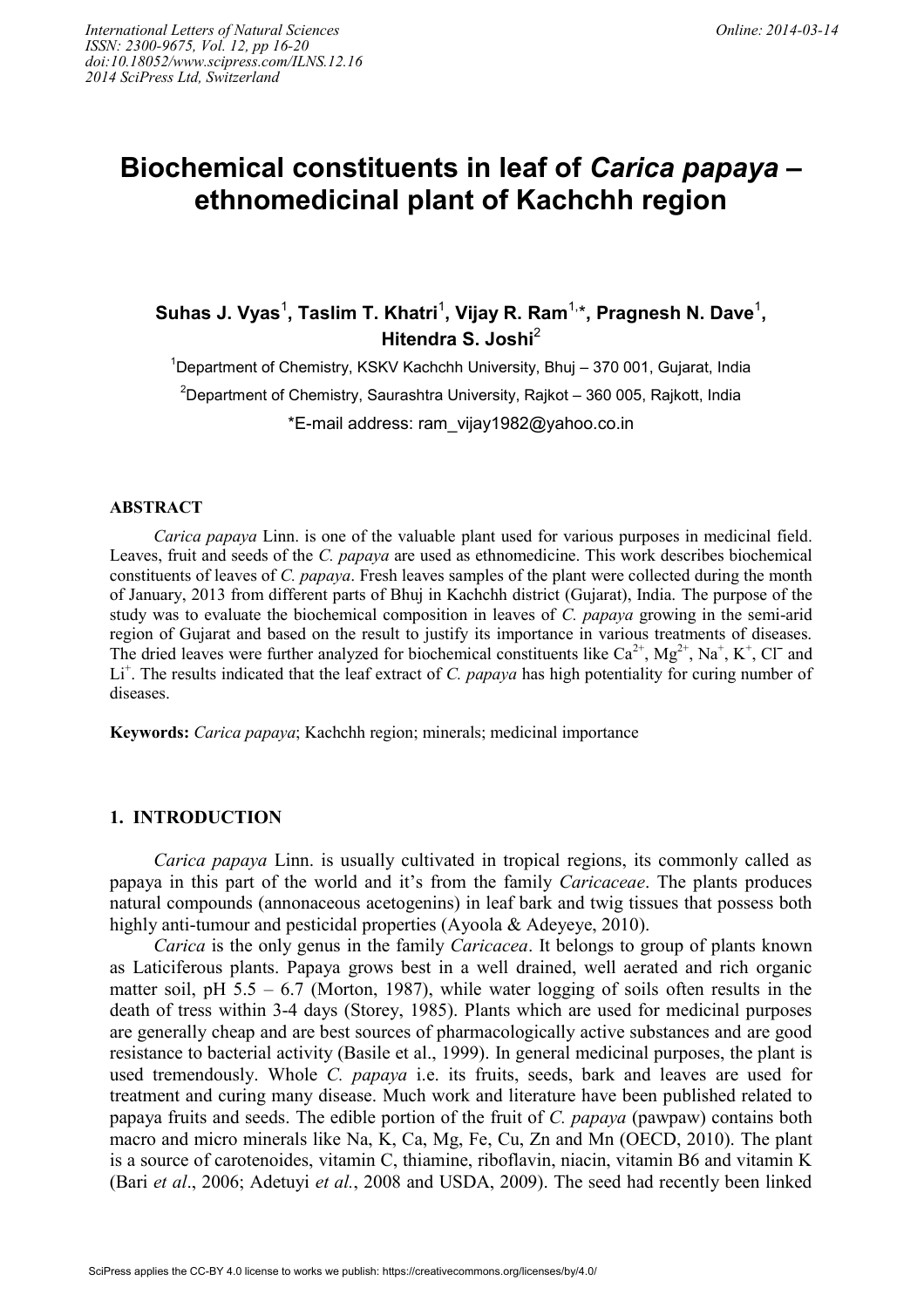to cure sickle cell diseases (Imaga, *et al.*, 2009), poisoning related renal disorder (Olagunju, *et al.*, 2009) and as an anti-helminthes (Okeniyi, et al., 2007).

Leaves contain large amounts of alkaloids, carpaine and pseudocarpine which creates positive effects on heart as well as on respiration (Perry and Metzger, 1980). Leaf extract of *C. papaya* is well known as an anti-tumor agent (Walter Last, 2008). The papaya fruit, as well as all other parts of the plant, contain a milky juice in which an active principle known as papain is present. Aside from its value as a remedy in dyspepsia and kindred ailments, it has been utilized for the clarification of beer (Ayoola & Adeyeye, 2010).

The leaves of papaya have been shown to contain many active components that can increase the total antioxidant power in blood and reduce lipid peroxidation level, such as papain, chymopapain, cystatin, tocopherol, ascorbic acid, flavonoids, cyanogenic glucosides and glucosinolates (Noriko Otsuki *et. al.*, 2010)

Reports on different parts of C. papaya have been published, but still a comparative study is to be needed to study the difference in medicinal values of different parts of this plant growing in normal conditions and the C.papaya growing in semi-arid region like Kachchh region. Here the attempt has been done to study the mineral constituents of leaves of C. papaya.

The objective of the study was to identify quantitatively the biochemical constitutions in the leaf of *C. papaya* growing in semi-arid region of Gujarat. Kachchh region in Gujarat is considered to be one of the most arid to semi-arid region in the state as it has greater and little Rann of Kachchh. As reported earlier that *C. papaya* is well known ethnomedicinal plant used for curing various types of diseases, here the local people also uses papaya as medicine.



**Photo 1.** *Carica papaya.*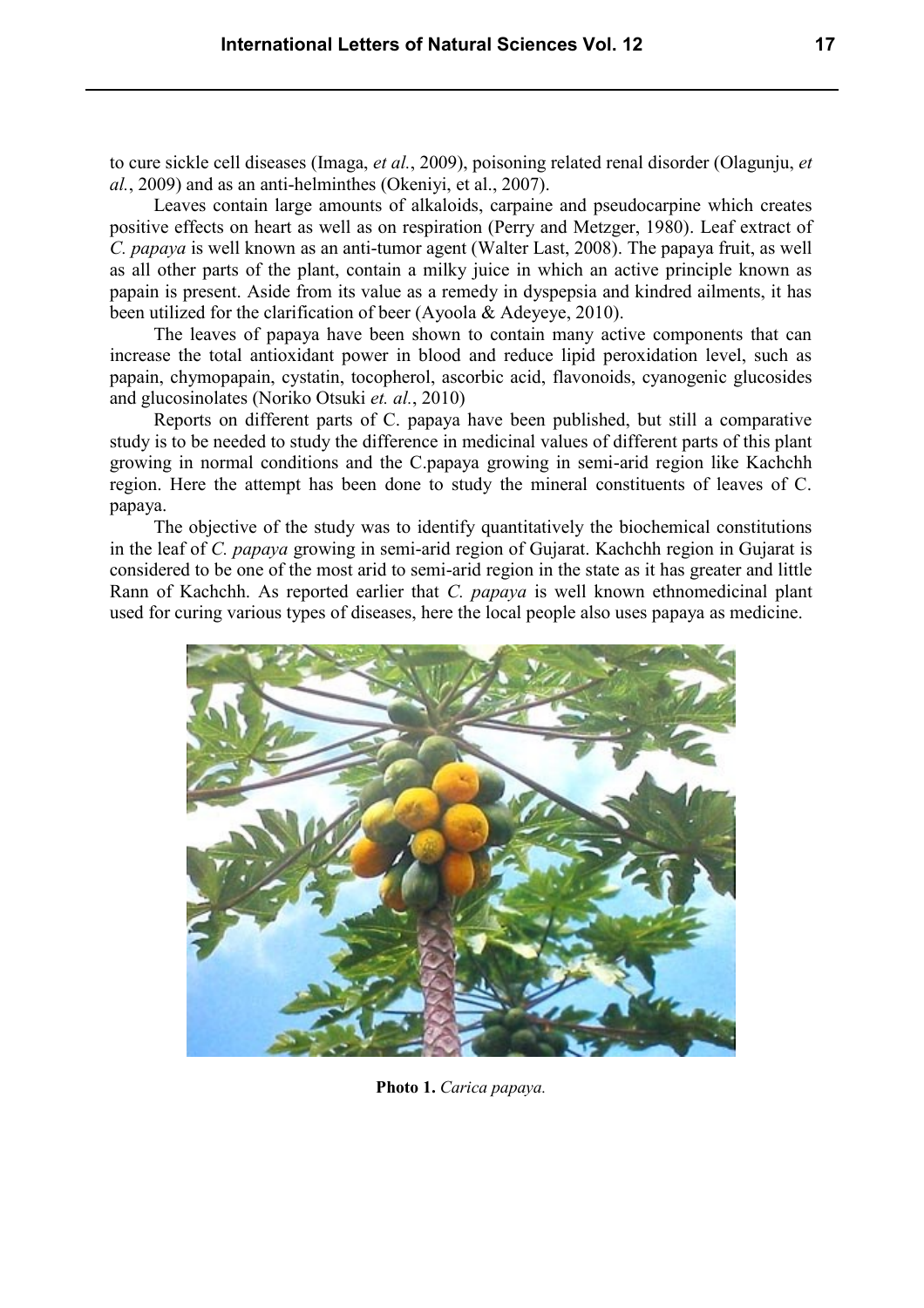# **2. REVIEW OF LITERATURE**

India has rich medical heritage with a large number of traditional practices, systems and medicines as a part of its total health care scenario, some of them are more than 3,000 years old. In spite of remarkable achievements of modern medicines and research, these ancient systems continue to play a major role in the control or alleviation of diseases. In India several scientists have reported the therapeutic importance of the chemical constituents of plants used in ancient Indian medical system. Mutalic G. (1972) has emphasized for research in traditional medicine. In spite of the concurrent use of the extract of *Carica papaya* with prescription oral hypoglycemic agents in some patients there is a dearth of literature on the effects of the extract on activity of oral hypoglycaemic agents (Fakeye, T.O. *et al.*, 2007 and Oyelola O., 2005). It has been reported by Parle Milind et.al. (2011) that whole papaya plant is useful in various medicinal properties like uterotonic, nephroprotective, anti-inflamatory, anti-tumor, etc. there are several medicinal importance of the whole plant Papaya also has several industrial uses. Biochemically, its leaves and fruit are complex, producing several proteins and alkaloids with important pharmaceutical and industrial applications (El Moussaoui *et al.* 2001).

Papaya plants are also produced for papain and chymopapain, two industrially important proteolytic enzymes found in the milky white latex exuded by fruits. In general, female fruits tend to exude more papain than hermaphrodite fruits (Madrigal et al. 1980).

# **3. MATERIALS AND METHODS**

The leaves of C. papaya were collected from semi-arid region and sun dried for further analysis. The methodology used for different parameters are described below:

*Moisture content in leaf***:** Dried leaves of Carica Papaya sample was weighed into a previously dried and weighed ceramic crucible and dried in a thermostatically controlled oven at 105 °C. The moisture content was then determined by difference and expressed as a percentage of the initial weight of the sample (AOAC, 1990).

*Ash content in leaf***:** Carica Papaya leaf sample was weighed into a previously washed, dried, ignited and weighed Gouch porcelain crucible and then the dish with its contents placed in a Muffle furnace (Gallenkamp, England) preheated to 400 °C for two hours (2 hrs). The crucibles and their contents were removed and cooled in a desiccator after which they were weighed.

*Extraction of Inorganic ions from leaf***:** Plant material was ignited to give ash at around 450 °C in muffle furnance. After cooling 3 ml of conc. HCl and 5 ml of water was added. It was cooled and 2 ml of 2.5 N of HCl and 10 ml of distilled water was added. It was boiled again and 5 ml of BaCl<sub>2</sub> solution was added. Precipitate was washed and the filtrate was diluted to 100 ml with water. i) Sodium, Potassium, Calcium and Lithium was analyzed by Flame Photometer ii) Chloride: Argentometric method iii) Total Hardness (Calcium & Magnesium hardness): titration method iv) Fluoride: Spectrophotometer method. Reagents used were: a) Alizarin red solution b) Zirconyl acid solution c) Standard fluoride solutions v)Nitrate: Spectrophotometer method. Reagents: a) Phenol disulphonic acid b); Potassium hydroxide solution (12N); c) Standard nitrate solution.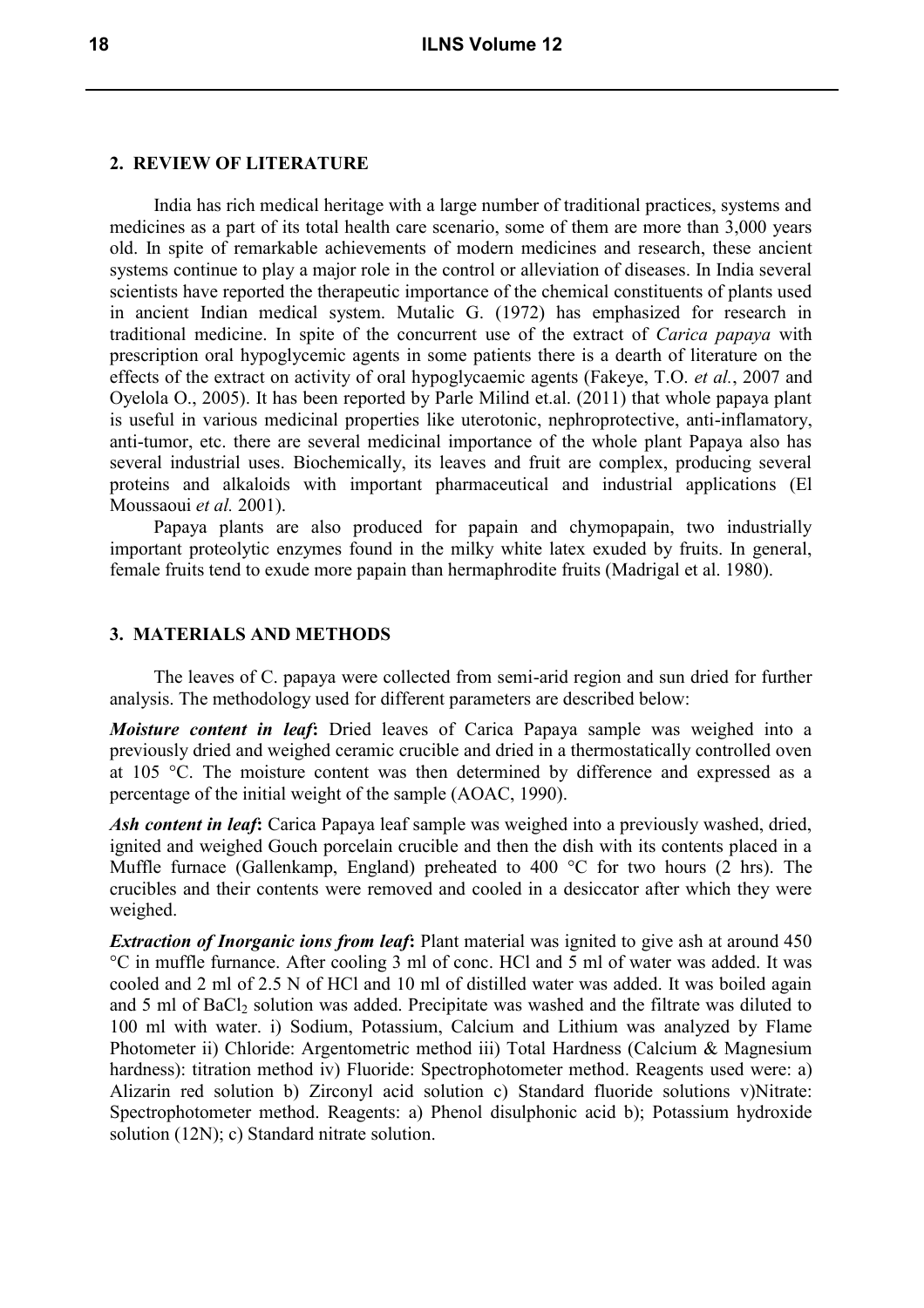

**Photo 2.** Fruit and seeds of the *Carica papaya.*

# **4. RESULTS AND DISCUSSION**

The leaves of C. papaya were analyzed for study of mineral composition. Samples were collected from semi-arid region of Kachchh district of Gujarat state during the month of January in 2012. Moisture content in the leaves was found to be 8 %. The results of moisture content in this region i.e. the samples collected from the semi-arid region were contrary to 81.27 % to 85.17 % in different morphotypes of papaya leaves by Godson E. Nwofia *et. al.* (2012). While the ash content in leaves was found to be 10 % which was found to be more than the range  $1.43\%$  to  $2.25\%$  as reported by E. Nwofia et. al. (2012).

Calcium and magnesium content plays vital role in different physiological process of plant, the results of calcium and magnesium in leaves of *C. papaya* was found to be 0.31 meq·gm<sup>-1</sup> d.wt. and 0.538 meq·gm<sup>-1</sup> d.wt., respectively. Lithium in leaves of *C. papaya* was also noted to be higher  $(51.86 \text{ meq·gm}^{-1} \text{d.wt.})$  in amount compared to other mineral ions. Amount of Potassium ion in leaves growing in this region was noted to be 0.574 meq·gm<sup>-1</sup> d.wt. Chloride ion concentration was observed to be 0.239 meq·gm-1 d.wt. in *C. papaya* leaves. Jaime A. Teixeira da Silva *et.al*. (2007) reported appropriate values in ripen fruit of *C. papaya.*

## **5. CONCLUSIONS**

The study of the *carica papaya* leaves of semi arid zone of kutch region showed that it is rich in elements like  $Ca^{2+}$ ,  $Mg^{2+}$ ,  $Na^{+}$ ,  $K^{+}$ ,  $Cl^{-}$  and  $Li^{+}$  with comparison to other reported analysis of other regions. This shows that the leaves of this region are full of essential elements and can be studied in detail for better ethnomedical uses with compared to the plants of other region. This encourages to study the plant more specifically for many diseases and to elaborate other parts of the plant of this particular region.